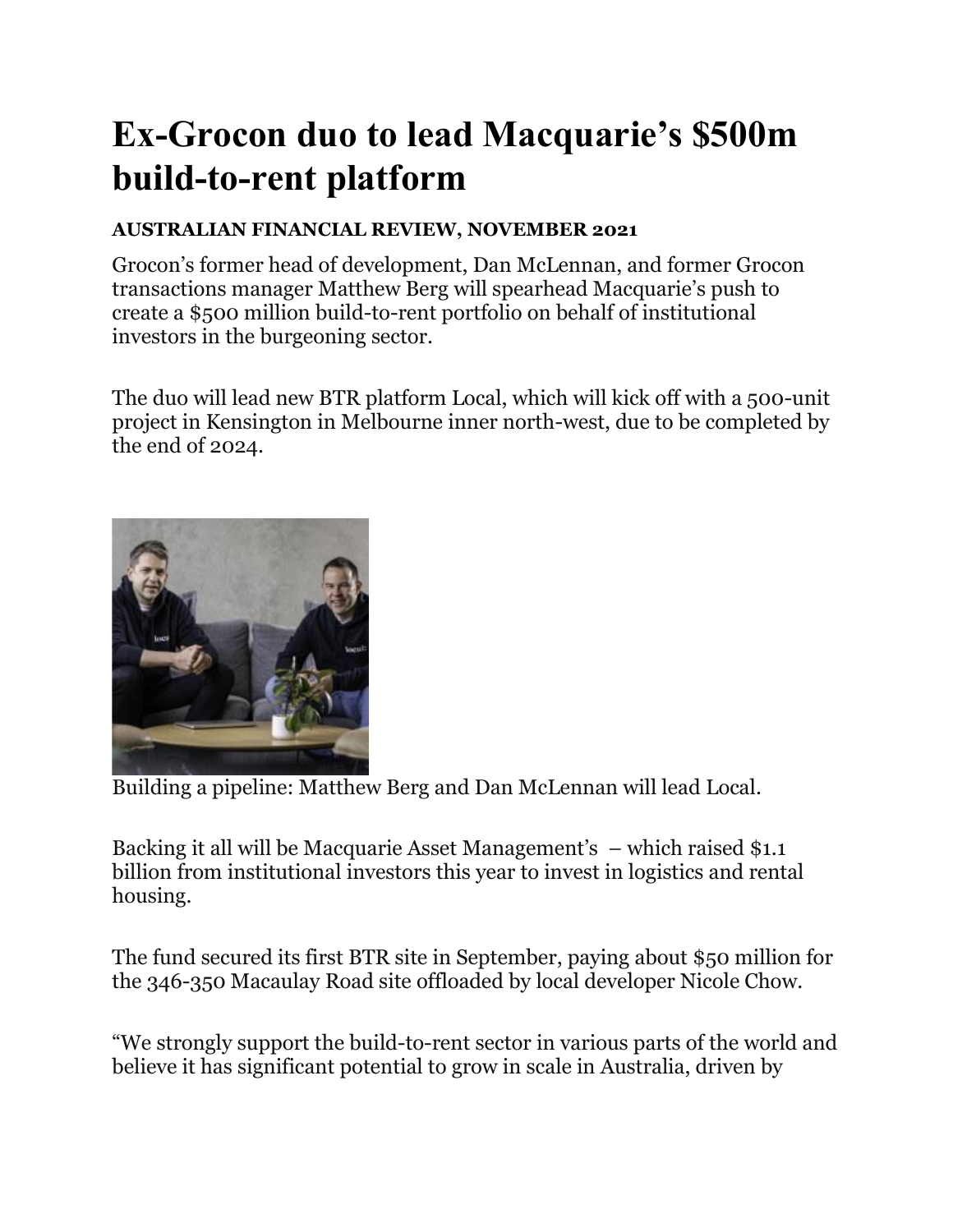demographics including a growing renting population," Jelte Bakker, global chief investment officer of real estate at Macquarie Asset Management, said. Local will join a rapidly expanding field of BTR players in Melbourne – the epicentre of the institutionalised asset class in Australia – where 8,000 units across 21 projects are under development, according to JLL.

Others active in the sector include Mirvac, Aware Super, Greystar, Sentinel and Oxford Properties.

Mr Berg and Mr McLennan, who formed real estate advisory firm Partner Developments after senior roles at Grocon (which has its own \$2 billion pipeline of BTR projects backed by Singaporean wealth fund GIC)) will lead the Local platform as co-chief executives.

"We've been involved in build-to-rent housing and adjacent sectors for several years, and we're excited about the vision of providing a better rental experience for renters," Mr Berg said.

The duo hope to have about 4000 rental units at various stages of development across 15 to 20 buildings in all major capital cities within five years.

The initial focus will be on Melbourne, where Local is working on several projects in addition to the approved Kensington development. It is also looking at opportunities in Sydney, Brisbane, Adelaide and Canberra.

Mr Berg said the focus would be on delivering quality housing and commercial returns for investors in the Macquarie fund.

While no return targets have been specified, a 4.5 per cent return is considered the minimum benchmark in the sector.

From a sustainability perspective, Local will target net zero operational emissions within its buildings, and a 7.5 Star Nationwide House Energy Rating (NatHERS).